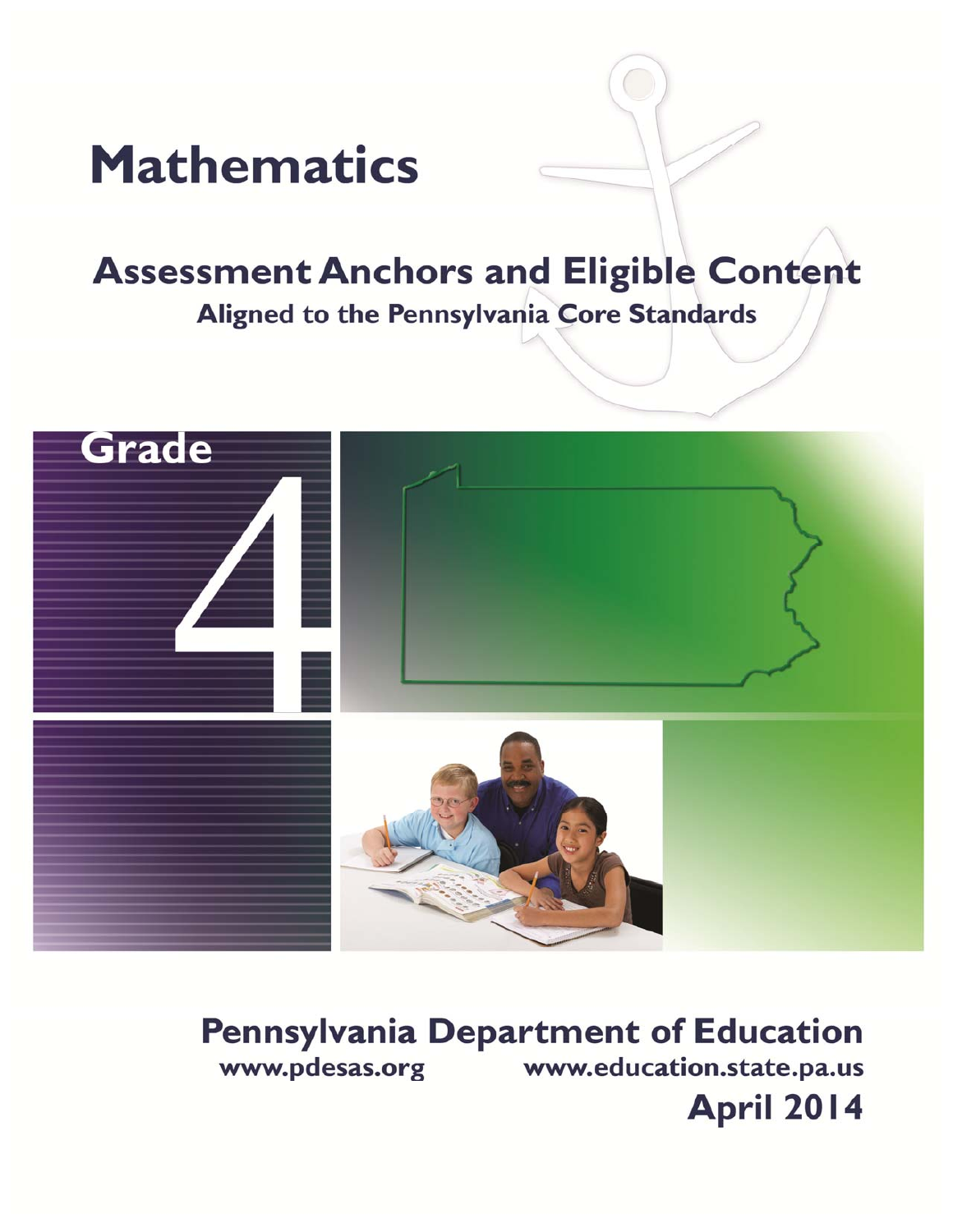# **Pennsylvania System of School Assessment**

The Assessment Anchors, as defined by the Eligible Content, are organized into cohesive blueprints, each structured with a common labeling system that can be read like an outline. This framework is organized first by Reporting Category, then by Assessment Anchor, followed by Anchor Descriptor, and then finally, at the greatest level of detail, by an Eligible Content statement. The common format of this outline is followed across the PSSA.

Here is a description of each level in the labeling system for the PSSA:

# **Reporting Category**

The Assessment Anchors are organized into four classifications, as listed below.

- $\circ$  A = Numbers and Operations  $C = Geometry$
- $\circ$  B = Algebraic Concepts  $\circ$  D = Data Analysis and Probability

These four classifications are used throughout the grade levels. In addition to these classifications, there are five Reporting Categories for each grade level. The first letter of each Reporting Category represents the classification; the second letter represents the Domain as stated in the Pennsylvania Core Standards for Mathematics. Listed below are the Reporting Categories for Grade 4.

- $\circ$  A-T = Numbers and Operations in Base Ten
- $\circ$  A-F = Numbers and Operations—Fractions
- $\circ$  B-O = Operations and Algebraic Thinking
- $\circ$  C-G = Geometry
- $O$  D-M = Measurement and Data

The title of each Reporting Category is consistent with the title of the corresponding Domain in the Pennsylvania Core Standards for Mathematics. The Reporting Category title appears at the top of each page.

# **Assessment Anchor**

The Assessment Anchor appears in the shaded bar across the top of each Assessment Anchor table. The Assessment Anchors represent categories of subject matter (skills and concepts) that anchor the content of the PSSA. Each Assessment Anchor is part of a Reporting Category and has one or more Anchor Descriptors unified under and aligned to it.

# **Anchor Descriptor**

Below each Assessment Anchor is one or more specific Anchor Descriptors. The Anchor Descriptor adds a level of specificity to the content covered by the Assessment Anchor. Each Anchor Descriptor is part of an Assessment Anchor and has one or more Eligible Content statements unified under and aligned to it.

# **Eligible Content**

The column to the right of the Anchor Descriptor contains the Eligible Content statements. The Eligible Content is the most specific description of the skills and concepts assessed on the PSSA. This level is considered the assessment limit and helps educators identify the range of the content covered on the PSSA.

# **Reference**

In the space below each Assessment Anchor table is a code representing one or more Pennsylvania Core Standards for Mathematics that correlate to the Eligible Content statements.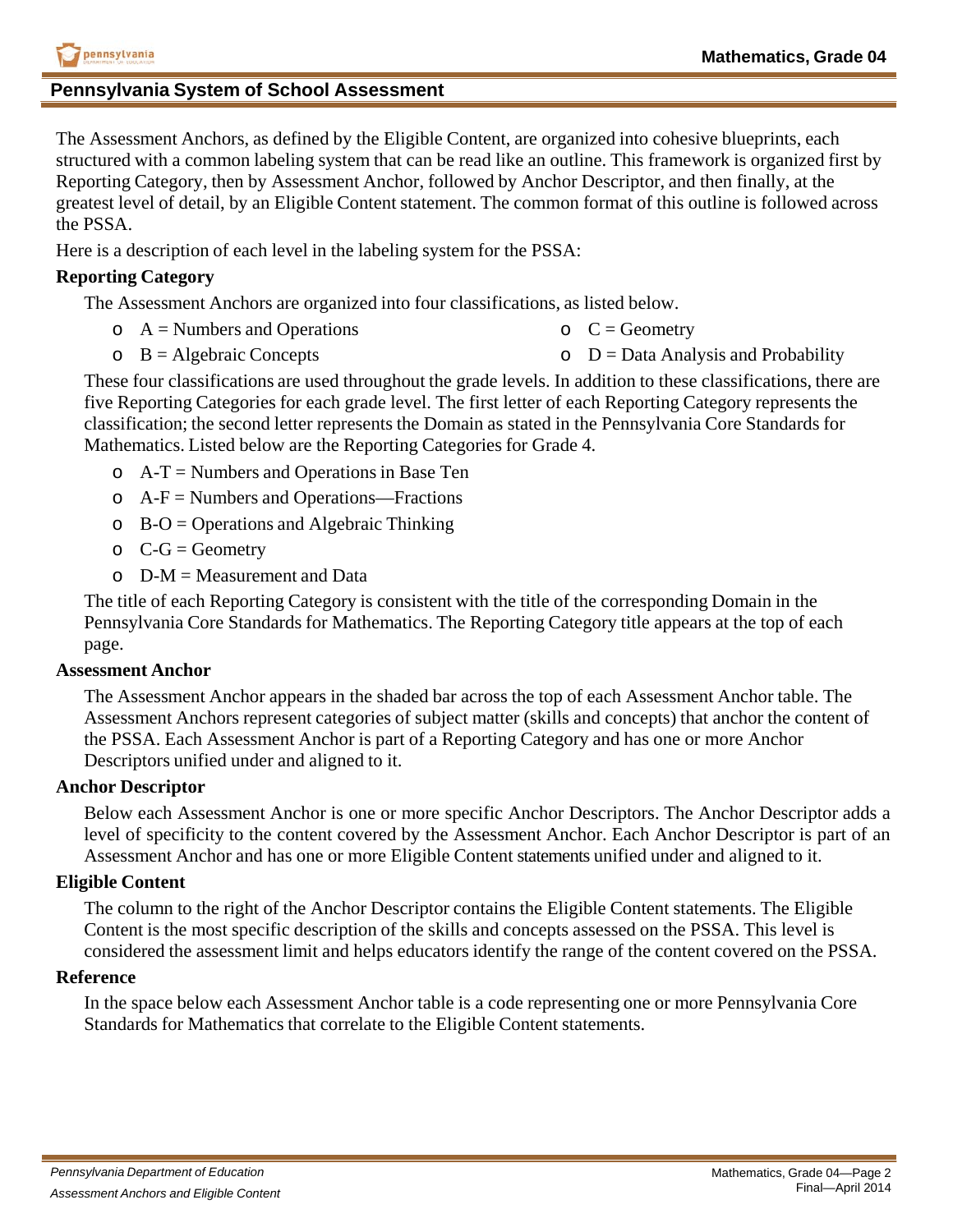

# **M04.A-T Numbers and Operations in Base Ten <b>Reporting Category**

| <b>ASSESSMENT ANCHOR</b> |                                                                                               |               |                                                                                                                                                                                       |
|--------------------------|-----------------------------------------------------------------------------------------------|---------------|---------------------------------------------------------------------------------------------------------------------------------------------------------------------------------------|
| <b>M04.A-T.1</b>         | Generalize place-value understanding for multi-digit whole numbers.                           |               |                                                                                                                                                                                       |
|                          | <b>DESCRIPTOR</b>                                                                             |               | <b>ELIGIBLE CONTENT</b>                                                                                                                                                               |
| M04.A-T.1.1              | Apply place-value and<br>numeration concepts to<br>compare, find equivalencies,<br>and round. | M04.A-T.1.1.1 | Demonstrate an understanding that in a multi-digit<br>whole number (through 1,000,000), a digit in one<br>place represents ten times what it represents in<br>the place to its right. |
|                          |                                                                                               |               | Example: Recognize that in the number 770, the 7<br>in the hundreds place is ten times the 7 in the tens<br>place.                                                                    |
|                          |                                                                                               | M04.A-T.1.1.2 | Read and write whole numbers in expanded,<br>standard, and word form through 1,000,000.                                                                                               |
|                          |                                                                                               | M04.A-T.1.1.3 | Compare two multi-digit numbers through<br>1,000,000 based on meanings of the digits in each<br>place, using $>$ , =, and < symbols.                                                  |
|                          |                                                                                               | M04.A-T.1.1.4 | Round multi-digit whole numbers (through<br>1,000,000) to any place.                                                                                                                  |

# **Reference:**

CC.2.1.4.B.1

Apply place-value concepts to show an understanding of multi-digit whole numbers.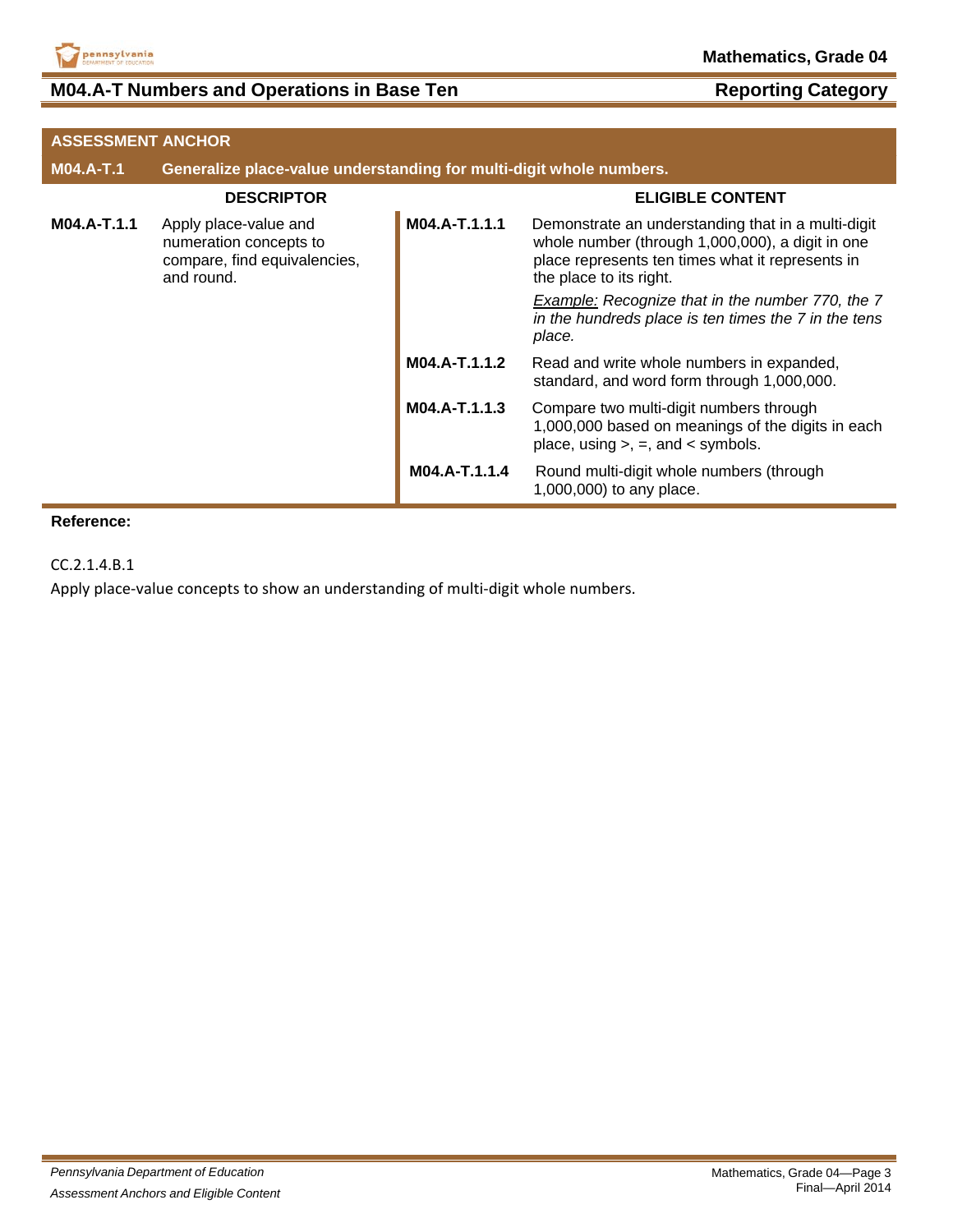

# **M04.A-T Numbers and Operations in Base Ten <b>Reporting Category**

| <b>ASSESSMENT ANCHOR</b> |                                      |               |                                                                                                                                                                                                          |
|--------------------------|--------------------------------------|---------------|----------------------------------------------------------------------------------------------------------------------------------------------------------------------------------------------------------|
| <b>M04.A-T.2</b>         |                                      |               | Use place-value understanding and properties of operations to perform multi-digit arithmetic.                                                                                                            |
|                          | <b>DESCRIPTOR</b>                    |               | <b>ELIGIBLE CONTENT</b>                                                                                                                                                                                  |
| M04.A-T.2.1              | Use operations to solve<br>problems. | M04.A-T.2.1.1 | Add and subtract multi-digit whole numbers (limit<br>sums and subtrahends up to and including<br>$1,000,000$ ).                                                                                          |
|                          |                                      | M04.A-T.2.1.2 | Multiply a whole number of up to four digits by a<br>one-digit whole number and multiply 2 two-digit<br>numbers.                                                                                         |
|                          |                                      | M04.A-T.2.1.3 | Divide up to four-digit dividends by one-digit<br>divisors with answers written as whole-number<br>quotients and remainders.                                                                             |
|                          |                                      | M04.A-T.2.1.4 | Estimate the answer to addition, subtraction, and<br>multiplication problems using whole numbers<br>through six digits (for multiplication, no more than<br>2 digits x 1 digit, excluding powers of 10). |

#### **Reference:**

CC.2.1.4.B.2

Use place value understanding and properties of operations to perform multi‐digit arithmetic.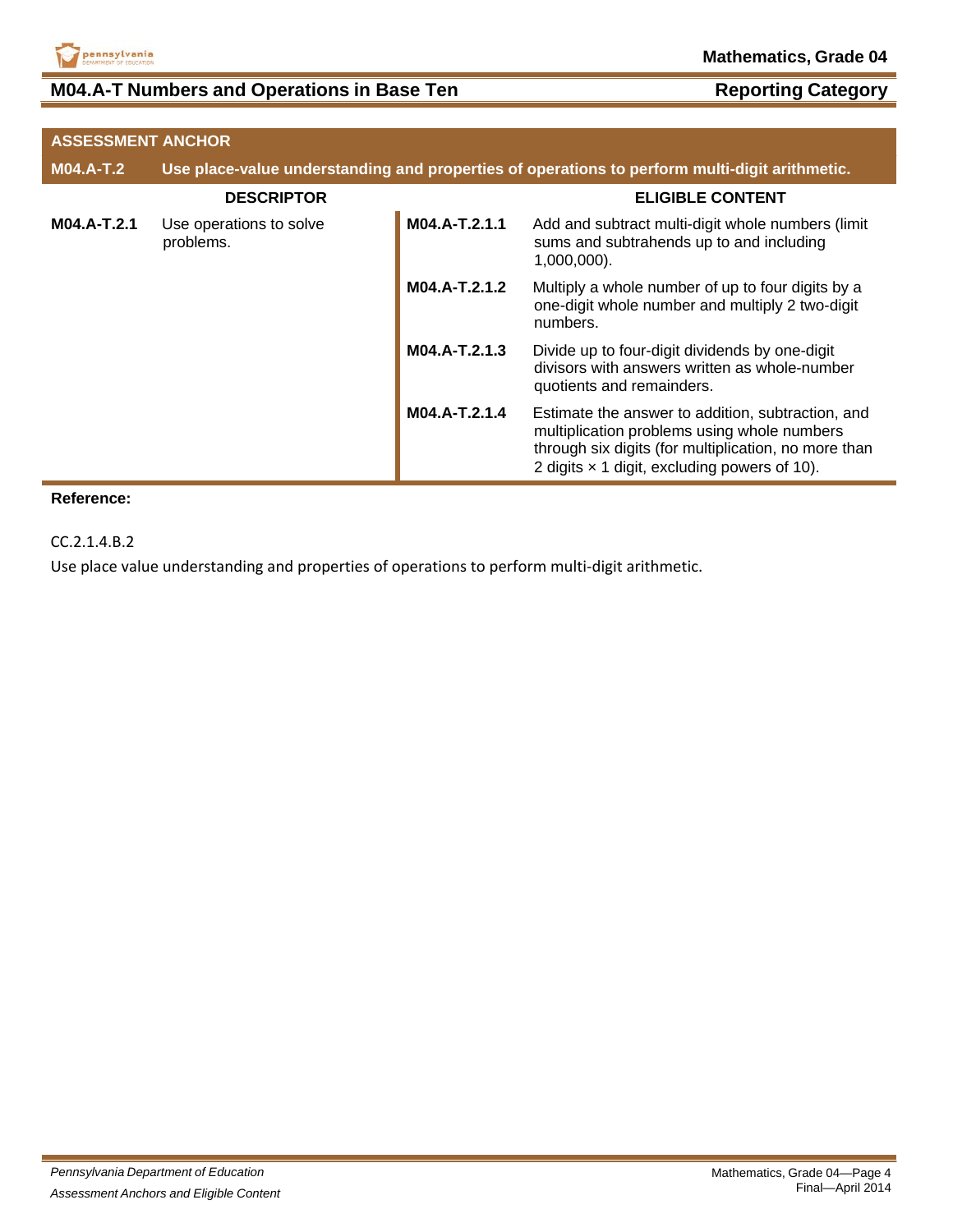

# **M04.A-F Numbers and Operations—Fractions <b>Reporting Category Reporting Category**

| <b>ASSESSMENT ANCHOR</b> |                                                            |               |                                                                                                                                                                                                                   |
|--------------------------|------------------------------------------------------------|---------------|-------------------------------------------------------------------------------------------------------------------------------------------------------------------------------------------------------------------|
| <b>M04.A-F.1</b>         | Extend understanding of fraction equivalence and ordering. |               |                                                                                                                                                                                                                   |
|                          | <b>DESCRIPTOR</b>                                          |               | <b>ELIGIBLE CONTENT</b>                                                                                                                                                                                           |
| M04.A-F.1.1              | Find equivalencies and compare                             | M04.A-F.1.1.1 | Recognize and generate equivalent fractions.                                                                                                                                                                      |
|                          | fractions.                                                 | M04.A-F.1.1.2 | Compare two fractions with different numerators<br>and different denominators (denominators limited<br>to 2, 3, 4, 5, 6, 8, 10, 12, and 100) using the<br>symbols $>$ , $=$ , or $<$ and justify the conclusions. |

#### **Reference:**

CC.2.1.4.C.1

Extend the understanding of fractions to show equivalence and ordering.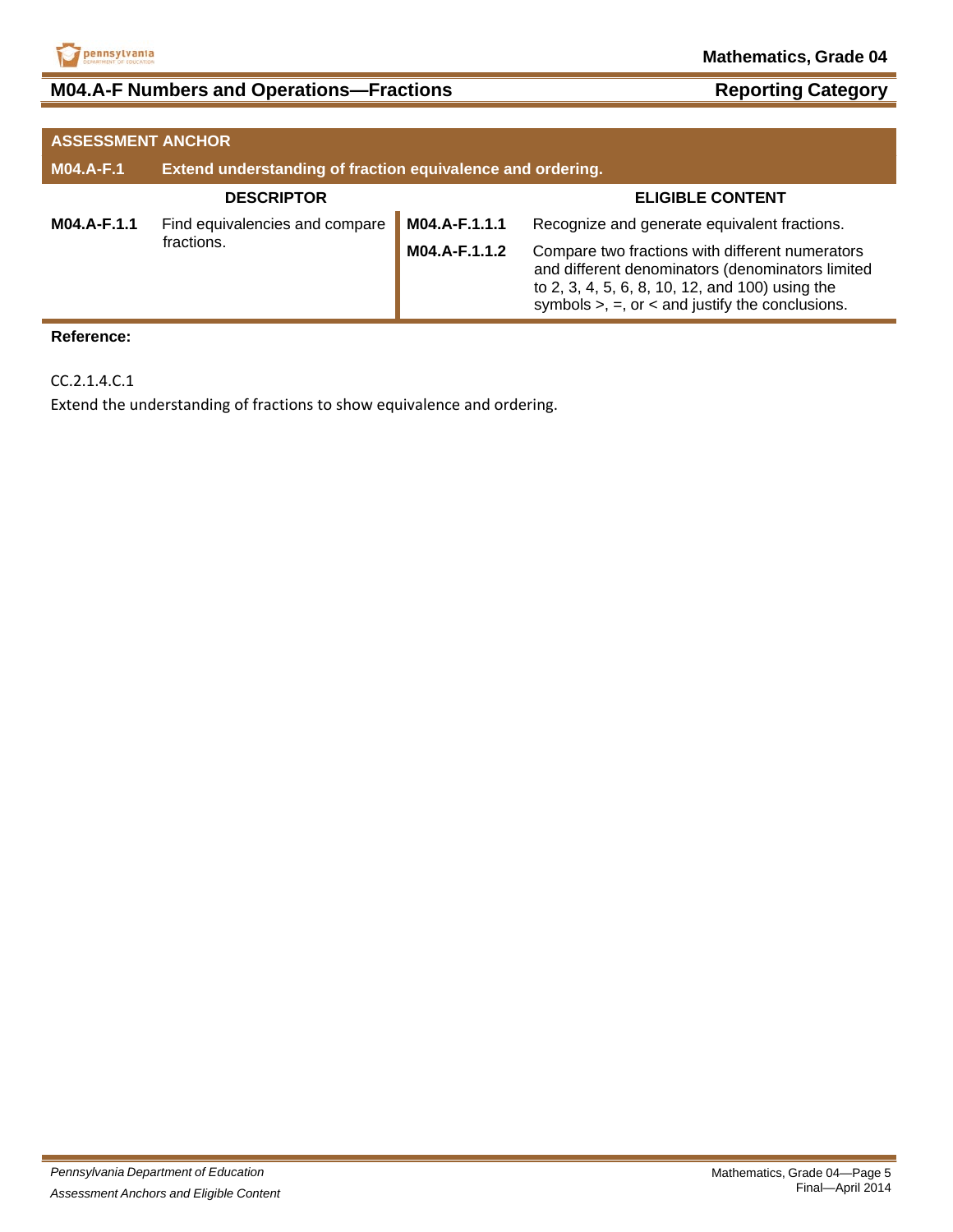

# **M04.A-F Numbers and Operations—Fractions Reporting Category**

| <b>ASSESSMENT ANCHOR</b> |                                                                                                                          |               |                                                                                                                                                                                                                                                                                   |
|--------------------------|--------------------------------------------------------------------------------------------------------------------------|---------------|-----------------------------------------------------------------------------------------------------------------------------------------------------------------------------------------------------------------------------------------------------------------------------------|
| <b>M04.A-F.2</b>         | Build fractions from unit fractions by applying and extending previous understandings of<br>operations on whole numbers. |               |                                                                                                                                                                                                                                                                                   |
|                          | <b>DESCRIPTOR</b>                                                                                                        |               | <b>ELIGIBLE CONTENT</b>                                                                                                                                                                                                                                                           |
| M04.A-F.2.1              | Solve problems involving<br>fractions and whole numbers<br>(straight computation or word<br>problems).                   | M04.A-F.2.1.1 | Add and subtract fractions with a common<br>denominator (denominators limited to 2, 3, 4, 5, 6,<br>8, 10, 12, and 100; answers do not need to be<br>simplified; and no improper fractions as the<br>final answer).                                                                |
|                          |                                                                                                                          | M04.A-F.2.1.2 | Decompose a fraction or a mixed number into a<br>sum of fractions with the same denominator<br>(denominators limited to 2, 3, 4, 5, 6, 8, 10, 12, and<br>100), recording the decomposition by an equation.<br>Justify decompositions (e.g., by using a visual<br>fraction model). |
|                          |                                                                                                                          |               | Example 1: $3/8 = 1/8 + 1/8 + 1/8$ OR $3/8 = 1/8 + 2/8$<br>Example 2: 2 $1/12 = 1 + 1 + 1/12 =$<br>$12/12 + 12/12 + 1/12$                                                                                                                                                         |
|                          |                                                                                                                          | M04.A-F.2.1.3 | Add and subtract mixed numbers with a common<br>denominator (denominators limited to 2, 3, 4, 5, 6,<br>8, 10, 12, and 100; no regrouping with subtraction;<br>fractions do not need to be simplified; and no<br>improper fractions as the final answers).                         |
|                          |                                                                                                                          | M04.A-F.2.1.4 | Solve word problems involving addition and<br>subtraction of fractions referring to the same whole<br>or set and having like denominators (denominators<br>limited to 2, 3, 4, 5, 6, 8, 10, 12, and 100).                                                                         |
|                          |                                                                                                                          | M04.A-F.2.1.5 | Multiply a whole number by a unit fraction<br>(denominators limited to 2, 3, 4, 5, 6, 8, 10, 12, and<br>100 and final answers do not need to be<br>simplified or written as a mixed number).<br>Example: $5 \times (1/4) = 5/4$                                                   |
|                          |                                                                                                                          | M04.A-F.2.1.6 | Multiply a whole number by a non-unit fraction<br>(denominators limited to 2, 3, 4, 5, 6, 8, 10, 12, and<br>100 and final answers do not need to be<br>simplified or written as a mixed number).<br>Example: $3 \times (5/6) = 15/6$                                              |
|                          |                                                                                                                          | M04.A-F.2.1.7 | Solve word problems involving multiplication of a<br>whole number by a fraction (denominators limited<br>to 2, 3, 4, 5, 6, 8, 10, 12, and 100).                                                                                                                                   |

# **Reference:**

CC.2.1.4.C.2

Build fractions from unit fractions by applying and extending previous understandings of operations on whole numbers.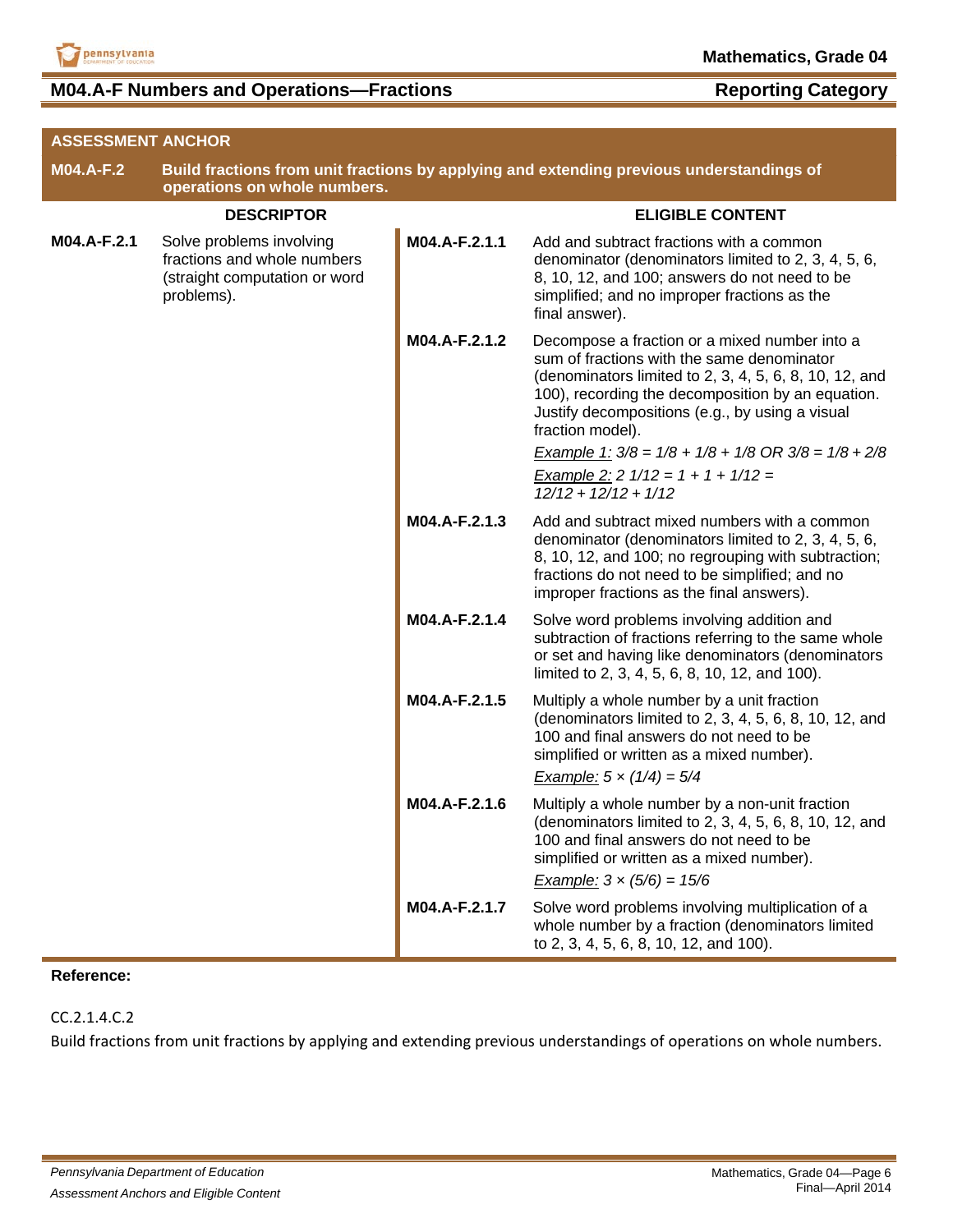

# **M04.A-F Numbers and Operations—Fractions <b>Reporting Category Reporting Category**

| <b>ASSESSMENT ANCHOR</b>                                                               |                                                                          |                                                                                        |                                                                                                             |
|----------------------------------------------------------------------------------------|--------------------------------------------------------------------------|----------------------------------------------------------------------------------------|-------------------------------------------------------------------------------------------------------------|
| <b>M04.A-F.3</b>                                                                       | Understand decimal notation for fractions and compare decimal fractions. |                                                                                        |                                                                                                             |
|                                                                                        | <b>DESCRIPTOR</b>                                                        |                                                                                        | <b>ELIGIBLE CONTENT</b>                                                                                     |
| M04.A-F.3.1                                                                            | Use operations to solve<br>problems involving decimals,                  | M04.A-F.3.1.1                                                                          | Add two fractions with respective denominators 10<br>and 100.                                               |
| including converting between<br>fractions and decimals (may<br>include word problems). |                                                                          | Example: Express 3/10 as 30/100, and add<br>$3/10 + 4/100 = 30/100 + 4/100 = 34/100$ . |                                                                                                             |
|                                                                                        | M04.A-F.3.1.2                                                            | Use decimal notation for fractions with<br>denominators 10 or 100.                     |                                                                                                             |
|                                                                                        |                                                                          |                                                                                        | Example: Rewrite 0.62 as 62/100 and vice versa.                                                             |
|                                                                                        |                                                                          | M04.A-F.3.1.3                                                                          | Compare two decimals to hundredths using the<br>symbols $>$ , $=$ , or $\lt$ , and justify the conclusions. |

#### **Reference:**

CC.2.1.4.C.3

Connect decimal notation to fractions, and compare decimal fractions (base 10 denominator, e.g., 19/100).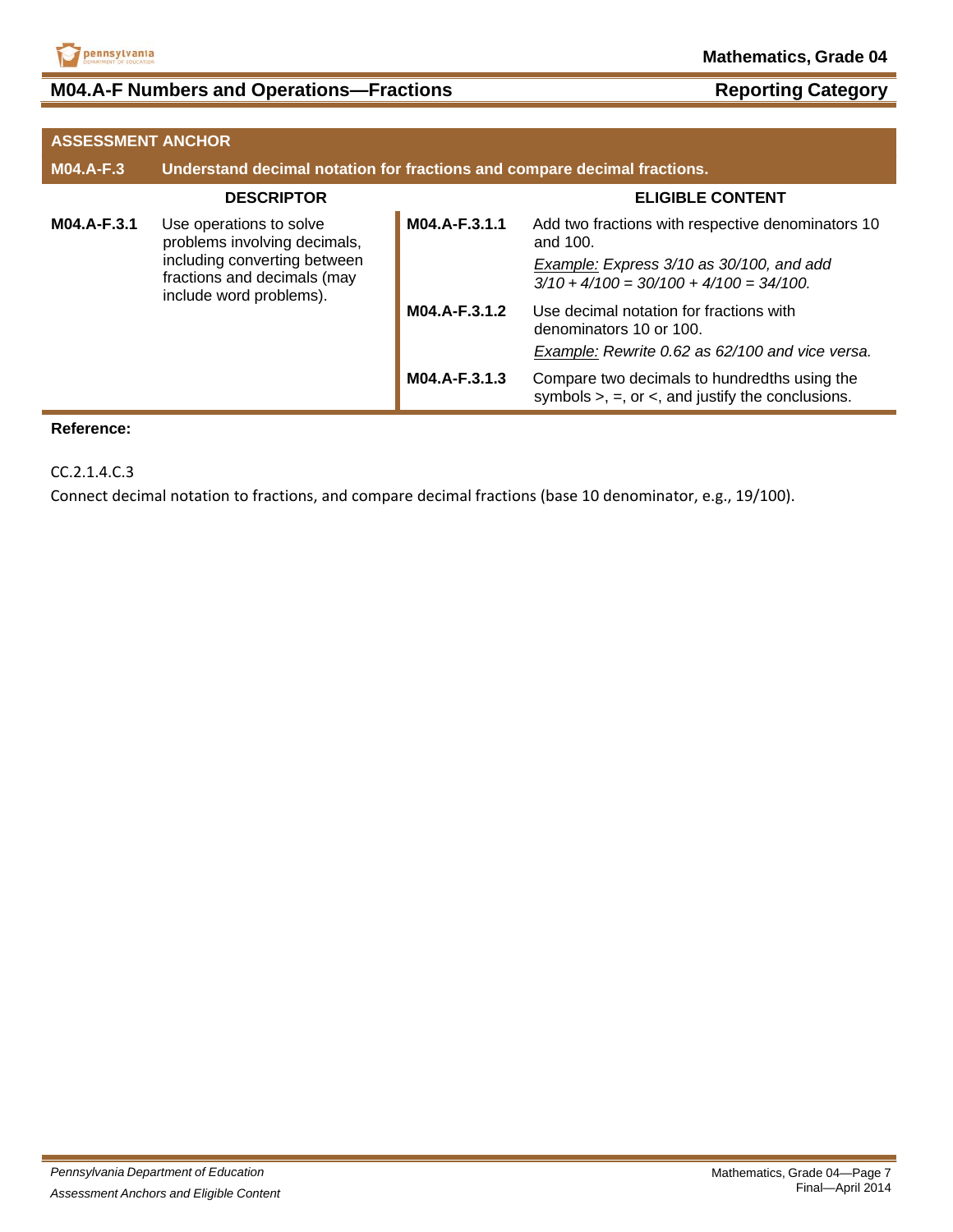

# **M04.B-O Operations and Algebraic Thinking <b>Reporting Category Reporting Category**

| <b>ASSESSMENT ANCHOR</b> |                                                                                   |               |                                                                                                                                                                                                                                                                                                                                           |
|--------------------------|-----------------------------------------------------------------------------------|---------------|-------------------------------------------------------------------------------------------------------------------------------------------------------------------------------------------------------------------------------------------------------------------------------------------------------------------------------------------|
| M04.B-O.1                | Use the four operations with whole numbers to solve problems.                     |               |                                                                                                                                                                                                                                                                                                                                           |
|                          | <b>DESCRIPTOR</b>                                                                 |               | <b>ELIGIBLE CONTENT</b>                                                                                                                                                                                                                                                                                                                   |
| M04.B-O.1.1              | Use numbers and symbols to<br>model the concepts of<br>expressions and equations. | M04.B-O.1.1.1 | Interpret a multiplication equation as a comparison.<br>Represent verbal statements of multiplicative<br>comparisons as multiplication equations.                                                                                                                                                                                         |
|                          |                                                                                   |               | <b>Example 1:</b> Interpret $35 = 5 \times 7$ as a statement that<br>35 is 5 times as many as 7 and 7 times as many<br>as 5.                                                                                                                                                                                                              |
|                          |                                                                                   |               | Example 2: Know that the statement 24 is 3 times<br>as many as 8 can be represented by the equation<br>$24 = 3 \times 8$ or $24 = 8 \times 3$ .                                                                                                                                                                                           |
|                          |                                                                                   | M04.B-O.1.1.2 | Multiply or divide to solve word problems involving<br>multiplicative comparison, distinguishing<br>multiplicative comparison from additive<br>comparison.                                                                                                                                                                                |
|                          |                                                                                   |               | Example: Know that $3 \times 4$ can be used to<br>represent that Student A has 4 objects and<br>Student B has 3 times as many objects not just<br>3 more objects.                                                                                                                                                                         |
|                          |                                                                                   | M04.B-O.1.1.3 | Solve multi-step word problems posed with whole<br>numbers using the four operations. Answers will be<br>either whole numbers or have remainders that<br>must be interpreted yielding a final answer that is a<br>whole number. Represent these problems using<br>equations with a symbol or letter standing for the<br>unknown quantity. |
|                          |                                                                                   | M04.B-O.1.1.4 | Identify the missing symbol $(+, -, x, \div, =, <, and >)$<br>that makes a number sentence true (single-digit<br>divisor only).                                                                                                                                                                                                           |
|                          |                                                                                   |               |                                                                                                                                                                                                                                                                                                                                           |

# **Reference:**

CC.2.2.4.A.1

Represent and solve problems involving the four operations.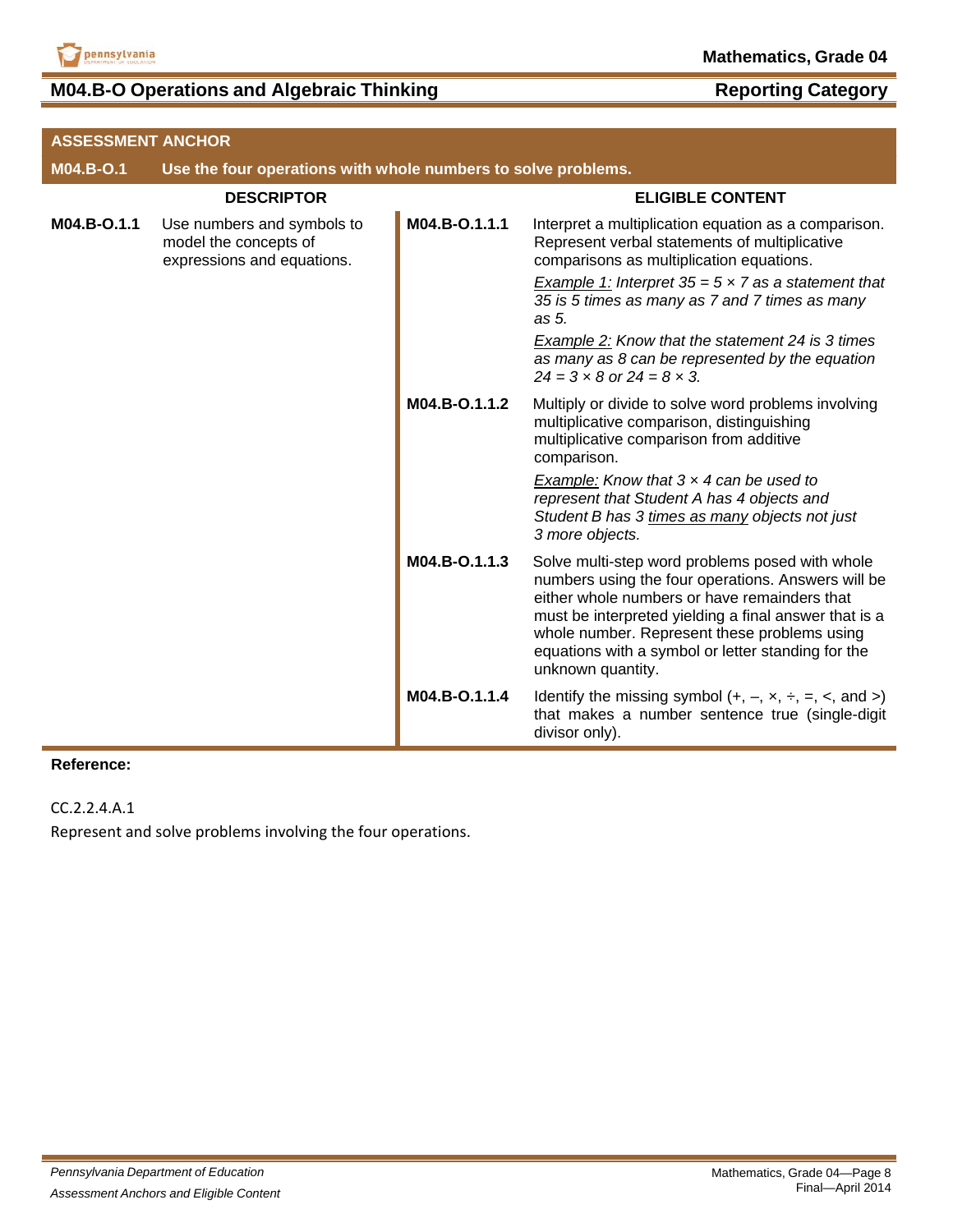

# **M04.B-O Operations and Algebraic Thinking <b>Reporting Category Reporting Category**

| <b>ASSESSMENT ANCHOR</b> |                                                                                      |               |                                                                                                                                                                                                                                                                                                                                                                               |
|--------------------------|--------------------------------------------------------------------------------------|---------------|-------------------------------------------------------------------------------------------------------------------------------------------------------------------------------------------------------------------------------------------------------------------------------------------------------------------------------------------------------------------------------|
| <b>M04.B-O.2</b>         | Gain familiarity with factors and multiples.                                         |               |                                                                                                                                                                                                                                                                                                                                                                               |
|                          | <b>DESCRIPTOR</b>                                                                    |               | <b>ELIGIBLE CONTENT</b>                                                                                                                                                                                                                                                                                                                                                       |
| M04.B-O.2.1              | Develop and apply number<br>theory concepts to represent<br>numbers in various ways. | M04.B-O.2.1.1 | Find all factor pairs for a whole number in the<br>interval 1 through 100. Recognize that a whole<br>number is a multiple of each of its factors.<br>Determine whether a given whole number in the<br>interval 1 through 100 is a multiple of a given one-<br>digit number. Determine whether a given whole<br>number in the interval 1 through 100 is prime or<br>composite. |

# **Reference:**

CC.2.2.4.A.2

Develop and/or apply number theory concepts to find factors and multiples.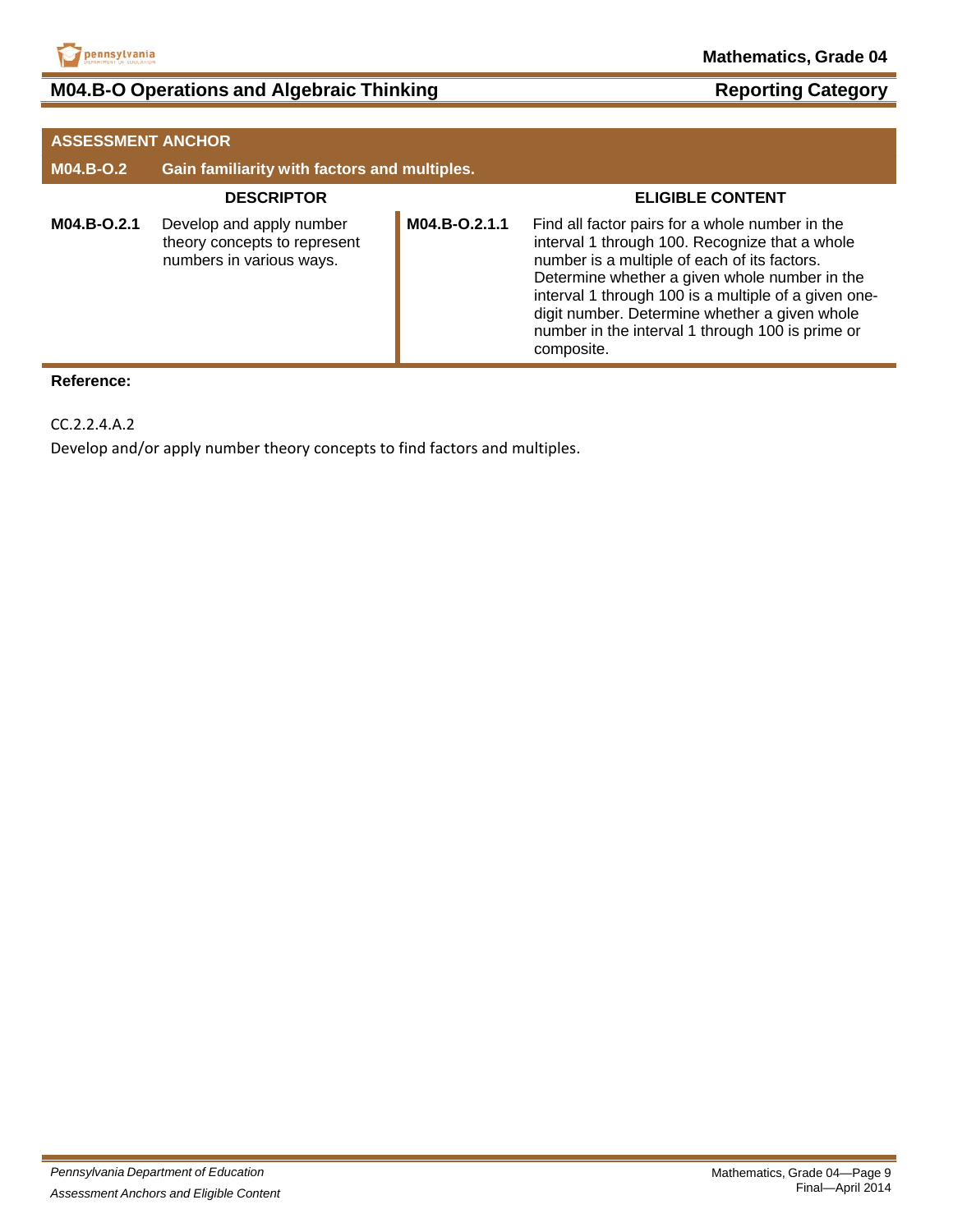

# **M04.B-O Operations and Algebraic Thinking <b>Reporting Category Reporting Category**

| <b>ASSESSMENT ANCHOR</b> |                                                                                 |               |                                                                                                                                                                                   |
|--------------------------|---------------------------------------------------------------------------------|---------------|-----------------------------------------------------------------------------------------------------------------------------------------------------------------------------------|
| M04.B-O.3                | Generate and analyze patterns.                                                  |               |                                                                                                                                                                                   |
|                          | <b>DESCRIPTOR</b>                                                               |               | <b>ELIGIBLE CONTENT</b>                                                                                                                                                           |
| M04.B-O.3.1              | Recognize, describe, extend,<br>create, and replicate a variety of<br>patterns. | M04.B-O.3.1.1 | Generate a number or shape pattern that follows a<br>given rule. Identify apparent features of the pattern<br>that were not explicit in the rule itself.                          |
|                          |                                                                                 |               | Example 1: Given the rule "add 3" and the starting<br>number 1, generate terms in the resulting<br>sequence and observe that the terms alternate<br>between odd and even numbers. |
|                          |                                                                                 |               | Example 2: Given the rule "increase the number of<br>sides by 1" and starting with a triangle, observe<br>that the tops of the shapes alternate between a<br>side and a vertex.   |
|                          |                                                                                 | M04.B-O.3.1.2 | Determine the missing elements in a function table<br>(limit to $+$ , $-$ , or $\times$ and to whole numbers or<br>money).                                                        |
|                          |                                                                                 | M04.B-O.3.1.3 | Determine the rule for a function given a table<br>(limit to $+$ , $-$ , or $\times$ and to whole numbers).                                                                       |
|                          |                                                                                 |               |                                                                                                                                                                                   |

**Reference:**

CC.2.2.4.A.4

Generate and analyze patterns using one rule.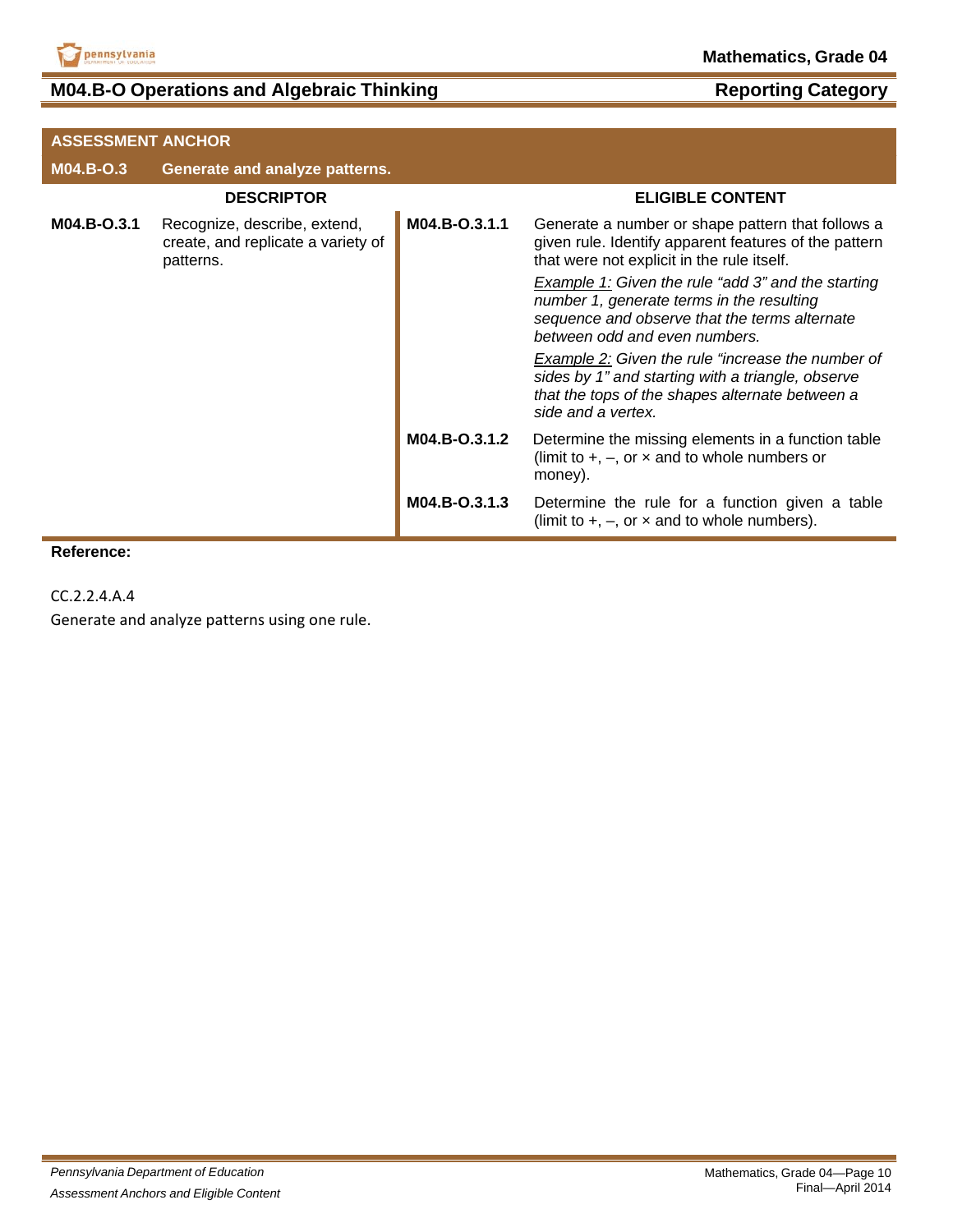

# **M04.C-G Geometry**

| <b>ASSESSMENT ANCHOR</b> |                                                                                          |               |                                                                                                                                                                                                                                                                         |
|--------------------------|------------------------------------------------------------------------------------------|---------------|-------------------------------------------------------------------------------------------------------------------------------------------------------------------------------------------------------------------------------------------------------------------------|
| <b>M04.C-G.1</b>         |                                                                                          |               | Draw and identify lines and angles, and classify shapes by properties of their lines and angles.                                                                                                                                                                        |
|                          | <b>DESCRIPTOR</b>                                                                        |               | <b>ELIGIBLE CONTENT</b>                                                                                                                                                                                                                                                 |
| M04.C-G.1.1              | List properties, classify, draw,<br>and identify geometric figures in<br>two dimensions. | M04.C-G.1.1.1 | Draw points, lines, line segments, rays, angles<br>(right, acute, and obtuse), and perpendicular<br>and parallel lines. Identify these in two-<br>dimensional figures.                                                                                                  |
|                          |                                                                                          | M04.C-G.1.1.2 | Classify two-dimensional figures based on the<br>presence or absence of parallel or perpendicular<br>lines or the presence or absence of angles of a<br>specified size. Recognize right triangles as a<br>category, and identify right triangles.                       |
|                          |                                                                                          | M04.C-G.1.1.3 | Recognize a line of symmetry for a two-<br>dimensional figure as a line across the figure such<br>that the figure can be folded along the line into<br>mirroring parts. Identify line-symmetric figures and<br>draw lines of symmetry (up to two lines of<br>symmetry). |

#### **Reference:**

CC.2.3.4.A.1

Draw lines and angles and identify these in two-dimensional figures.

CC.2.3.4.A.2

Classify two-dimensional figures by properties of their lines and angles.

CC.2.3.4.A.3

Recognize symmetric shapes and draw lines of symmetry.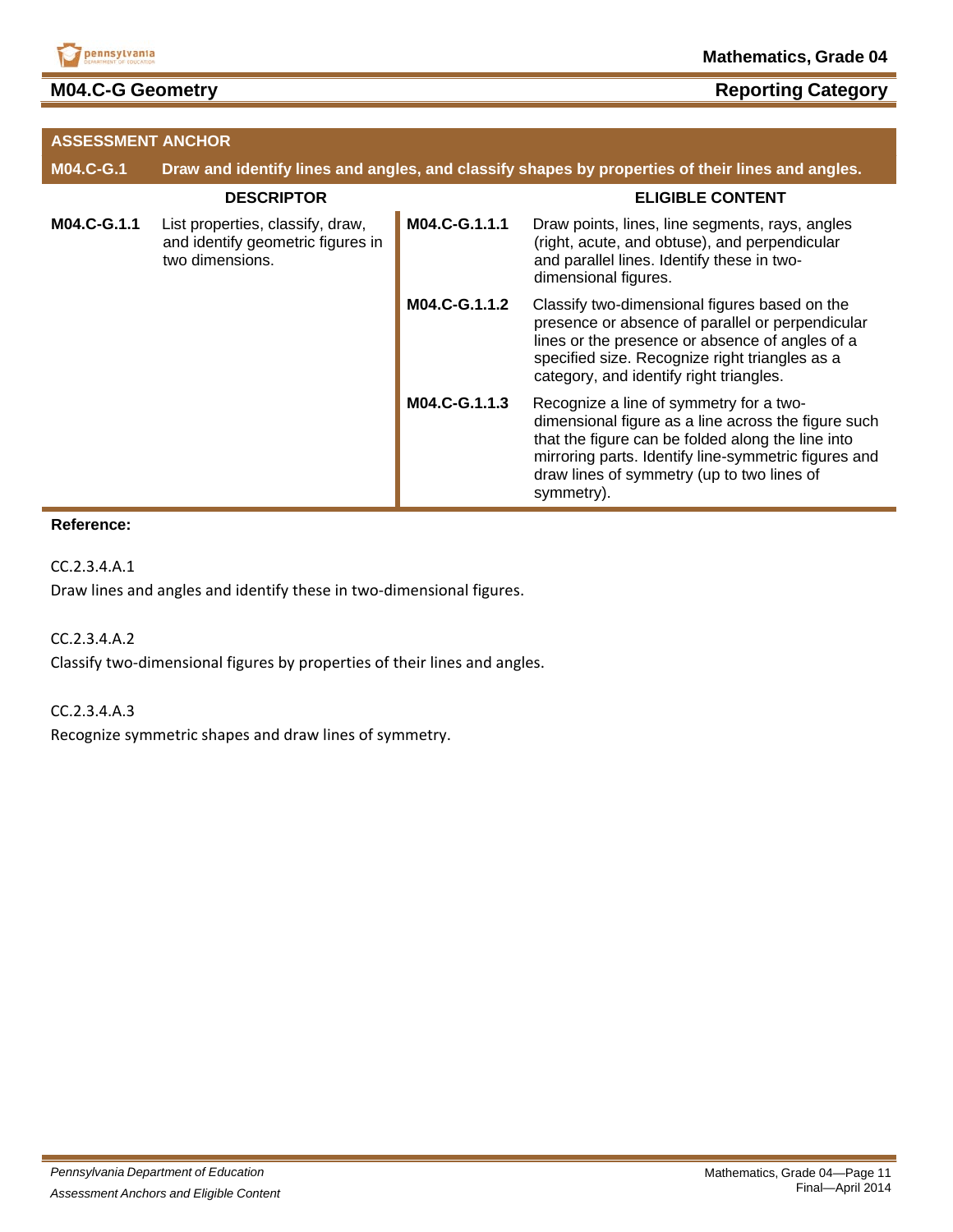

**M04.D-M Measurement and Data Reporting Category Reporting Category** 

| <b>ASSESSMENT ANCHOR</b> |                                                                                                 |               |                                                                                                                                                                                                                                                                                                                                                                                                                 |
|--------------------------|-------------------------------------------------------------------------------------------------|---------------|-----------------------------------------------------------------------------------------------------------------------------------------------------------------------------------------------------------------------------------------------------------------------------------------------------------------------------------------------------------------------------------------------------------------|
| M04.D-M.1                | smaller unit.                                                                                   |               | Solve problems involving measurement and conversion of measurements from a larger unit to a                                                                                                                                                                                                                                                                                                                     |
|                          | <b>DESCRIPTOR</b>                                                                               |               | <b>ELIGIBLE CONTENT</b>                                                                                                                                                                                                                                                                                                                                                                                         |
| M04.D-M.1.1              | Solve problems involving length,<br>weight (mass), liquid volume,<br>time, area, and perimeter. | M04.D-M.1.1.1 | Know relative sizes of measurement units within<br>one system of units including standard units (in.,<br>ft, yd, mi; oz., lb; and c, pt, qt, gal), metric units<br>(cm, m, km; g, kg; and mL, L), and time (sec, min,<br>hr, day, wk, mo, and yr). Within a single system of<br>measurement, express measurements in a larger<br>unit in terms of a smaller unit. A table of<br>equivalencies will be provided. |
|                          |                                                                                                 |               | <b>Example 1:</b> Know that 1 kg is 1,000 times as<br>heavy as 1 g.                                                                                                                                                                                                                                                                                                                                             |
|                          |                                                                                                 |               | <b>Example 2:</b> Express the length of a 4-foot snake<br>as 48 in.                                                                                                                                                                                                                                                                                                                                             |
|                          |                                                                                                 | M04.D-M.1.1.2 | Use the four operations to solve word problems<br>involving distances, intervals of time (such as<br>elapsed time), liquid volumes, masses of objects;<br>money, including problems involving simple<br>fractions or decimals; and problems that require<br>expressing measurements given in a larger unit in<br>terms of a smaller unit.                                                                       |
|                          |                                                                                                 | M04.D-M.1.1.3 | Apply the area and perimeter formulas for<br>rectangles in real-world and mathematical<br>problems (may include finding a missing side<br>length). Whole numbers only. The formulas will<br>be provided.                                                                                                                                                                                                        |
|                          |                                                                                                 | M04.D-M.1.1.4 | Identify time (analog or digital) as the amount of<br>minutes before or after the hour.                                                                                                                                                                                                                                                                                                                         |
|                          |                                                                                                 |               | Example 1: 2:50 is the same as 10 minutes before<br>3:00.                                                                                                                                                                                                                                                                                                                                                       |
|                          |                                                                                                 |               | <b>Example 2:</b> Quarter past six is the same as 6:15.                                                                                                                                                                                                                                                                                                                                                         |

#### **Reference:**

CC.2.4.4.A.1

Solve problems involving measurement and conversions from a larger unit to a smaller unit.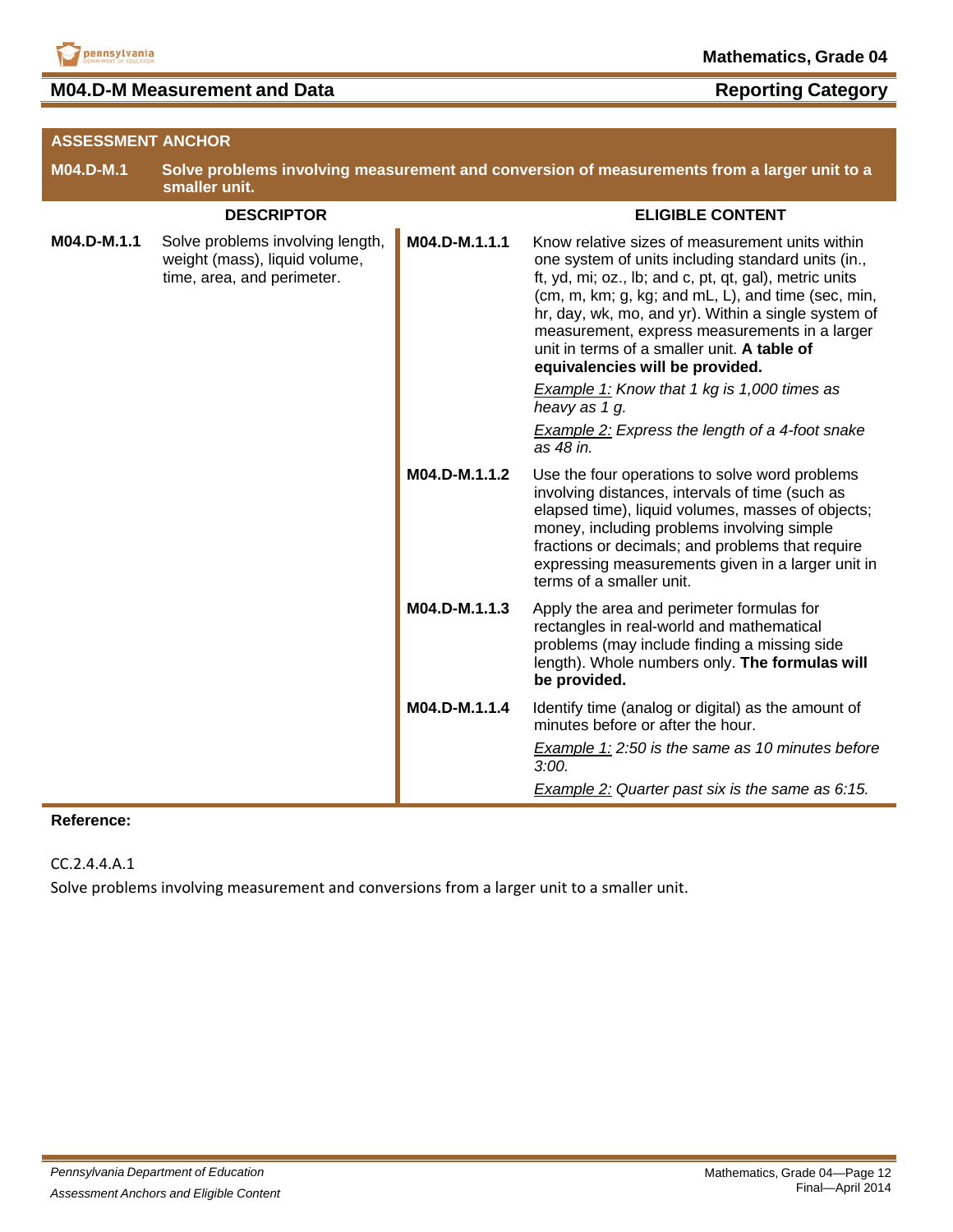

# **M04.D-M Measurement and Data Reporting Category Reporting Category**

| <b>ASSESSMENT ANCHOR</b> |                                                           |               |                                                                                                                                                                                                    |
|--------------------------|-----------------------------------------------------------|---------------|----------------------------------------------------------------------------------------------------------------------------------------------------------------------------------------------------|
| <b>M04.D-M.2</b>         | Represent and interpret data.                             |               |                                                                                                                                                                                                    |
|                          | <b>DESCRIPTOR</b>                                         |               | <b>ELIGIBLE CONTENT</b>                                                                                                                                                                            |
| M04.D-M.2.1              | Organize, display, and answer<br>questions based on data. | M04.D-M.2.1.1 | Make a line plot to display a data set of<br>measurements in fractions of a unit (e.g., intervals<br>of 1/2, 1/4, or 1/8).                                                                         |
|                          |                                                           | M04.D-M.2.1.2 | Solve problems involving addition and subtraction<br>of fractions by using information presented in line<br>plots (line plots must be labeled with common<br>denominators, such as 1/4, 2/4, 3/4). |
|                          |                                                           | M04.D-M.2.1.3 | Translate information from one type of display to<br>another (table, chart, bar graph, or pictograph).                                                                                             |

#### **Reference:**

CC.2.4.4.A.2

Translate information from one type of data display to another.

#### CC.2.4.4.A.4

Represent and interpret data involving fractions using information provided in a line plot.